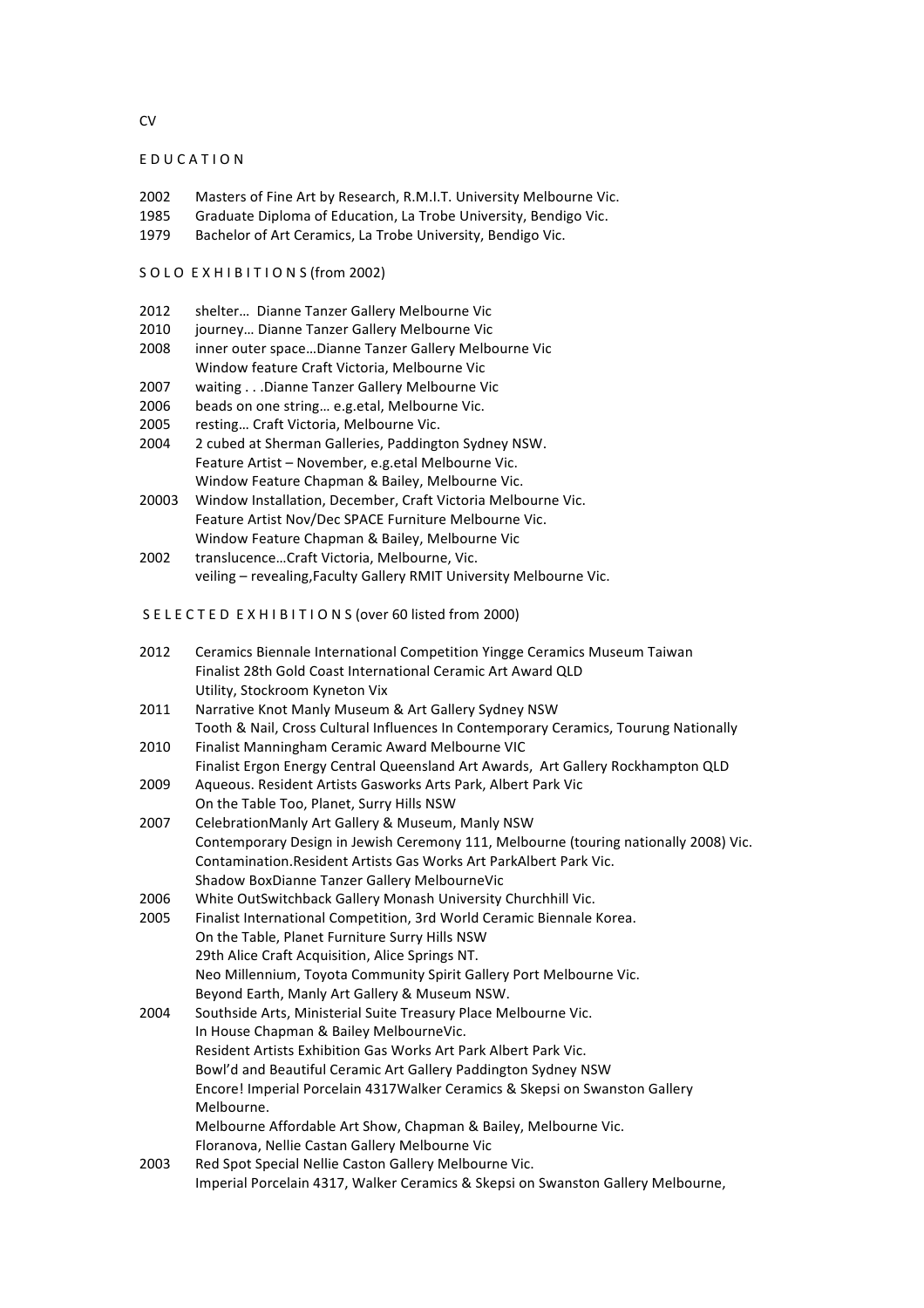|      | Vic.                                                                                      |
|------|-------------------------------------------------------------------------------------------|
|      | White Out Nellie Castan Gallery, Sth Yarra Vic.                                           |
|      | Resident Artists Exhibition, Gas Works Art Park, Albert Park Vic.                         |
|      | Design EX (Work Featured on Craft Victoria Stand, Chapman & Bailey Stand) Melbourne, Vic. |
|      | <b>Future Function Manly Art Gallery &amp; Museum, Sydney NSW</b>                         |
| 2002 | Gold Coast International Ceramic Award Gold Coast Arts Centre QLD.                        |
|      | Resident Artists Exhibition, Gas Works Arts Park, Albert Park, Vic.                       |
|      | Sidney Myer Fund International Ceramics Award, Art Gallery, Shepparton, Vic.              |
|      | 27th Alice Craft Acquisition, Alice Springs, NT.                                          |
| 2001 | Presiding Officers' Centenary Craft Prize, Parliament House, Canberra, ACT.               |
|      | Gold Coast International Ceramic Award, Gold Coast Arts Centre, QLD.                      |
|      | Townsville Ceramic Competition, Perc Tucker Regional Gallery Townsville. QLD.             |
|      | Resident Artists Exhibition, Gas Works Art Park, Albert Park, Vic.                        |
| 2000 | Gold Coast International Ceramic Award Gold Coast Art Centre, QLD.                        |
|      | 15, Resident Artist Exhibition, Gas Works Art Park, Albert Park; Vic.                     |

### PROFESSIONAL PRACTICE (from 2002)

1983 (ongoing) maintained own ceramic studio, creating pieces for exhibition, commission and

retail.

- 2012 Respondent to Keynote speaker Forum: Ceramics as Contempoary Art, Sidney Myer Fund Australian Ceramic Award Shepparton Vic Panel Speaker: Team Effort - Installation and Collaboration Experiences, Subversive Clay, Australian Ceramics Triennale, Adelaide SA.
- 2011 Artist Talk & Demonstrator, Be Inspired Ceramic Conference, RMIT University, Melbourne
- 2010 Guest Speaker & Judge, Pan Gallery Ceramic Award, Northcote Pottery Vic.
- 2008 (ongoing)Board Member Craft Victoria Melbourne Vic.
- 2007 (ongoing) Lecturer RMIT University Hong Kong and Melbourne Vic.
- 2007 Exhibition Advisory Panel Craft Victoria, Melbourne Vic. Fresh Selection Panel Craft Victoria Melbourne. Vic.
- 2006 Artist Talk: Reflections, Gwyn Hansen Pigott A Survey 1955-2005, National Gallery Victoria. Opening Speaker RMIT Ceramic Graduate Exhibition Skepsi Gallery Melbourne Vic. Guest Lecturer RMIT University Melbourne Vic. Exhibition Selection Panel, Craft Victoria Melbourne Vic. Fresh Selection Panel, Craft Victoria Melbourne Vic
- 2005 Lecture University of 3rd Age Vision Impaired Kooyong Vic. Fresh Selection Panel, Craft VictoriaMelbourne Vic.
- 2004 Fresh Selection Panel, Craft VictoriaMelbourne Vic.
- 2003 Outside Moderator, La Trobe University Bendigo Vic. Fresh Selection Panel, Craft Victoria Melbourne Vic. Lecture – Developing a career Seminar, Craft Victoria Melbourne Vic.
- 2002 Board Member Gas Works Art Park Albert Park Vic.

### AWARDS/GRANTS

- 2005 Craft-in-Site Grant Program, Craft Victoria Vic.
- 2002 Poyntzpass Pioneers Ceramic Award Sydney Myer International Ceramic Award Shepparton Art Gallery Vic. Craft-in-Site Grant Program, Craft Victoria Vic.

## COLLECTIONS

Yingge Ceramic Museum Taiwan Icheon World Ceramic Centre, Korea. Parliament House Canberra, ACT. Shepparton ArtGallery Vic. Manly Art Gallery & Museum, NSW.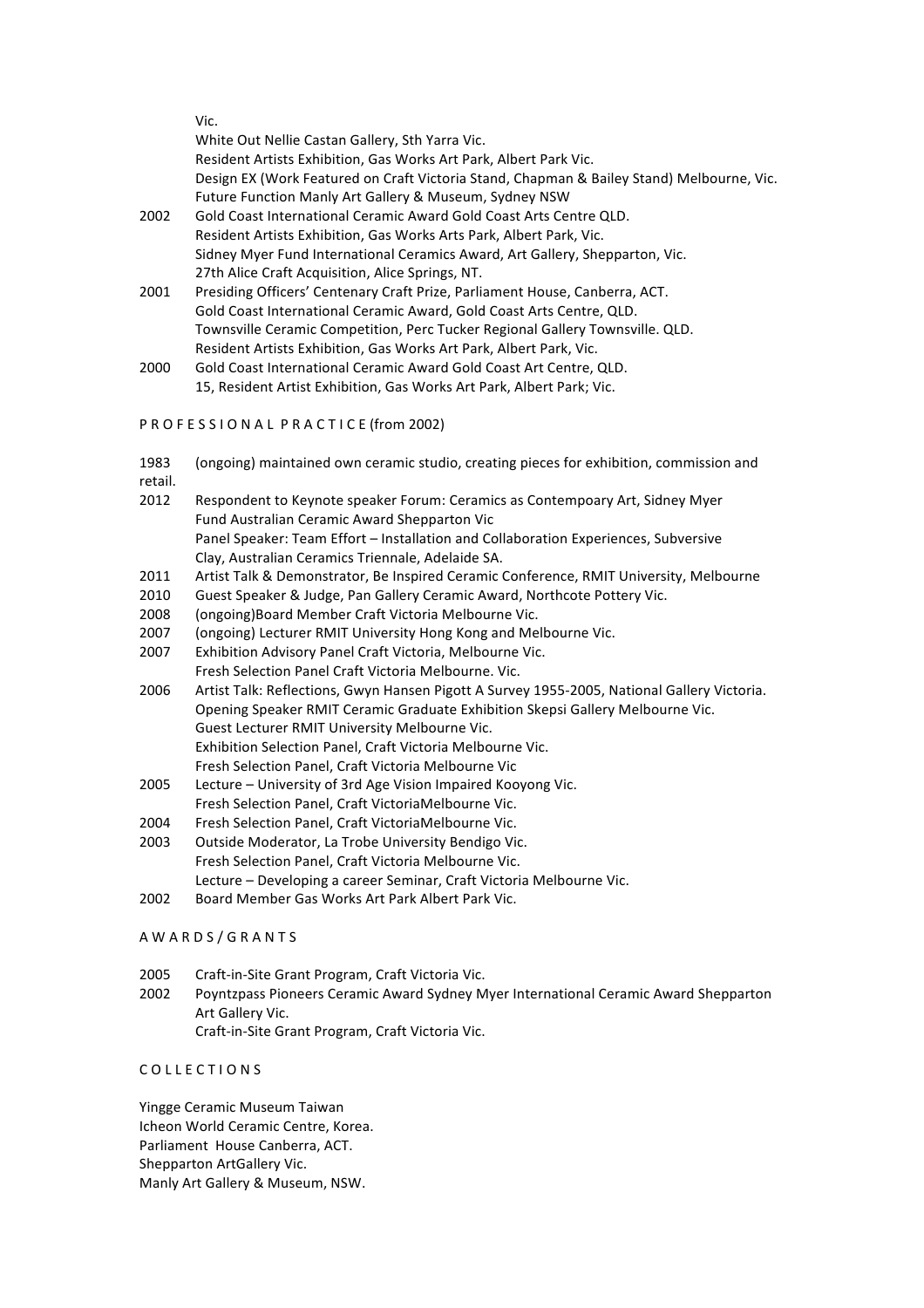Obu, Japan. Crown Vic, St Kilda, Vic. Arts Centre, Kyneton, Vic.

## PRIVATE COLLECTIONS

Japan, France, NZ, USA, Malaysia, Korea, England and Australia.

### COMMISSIONS

Ben Shewry - Attica Restaurant, Ripponlea, Vic Australian Tennis Misuzu's Japanese Restaurant, Albert Park, Vic Olivera, Prahran Vic Country Road Melbourne Vic No 3 Station Pier Vic T2 Fitzroy Vic Reif's Restaurant Lorne Vic City of Obu (Japan) City of Port Phillip (Vic) Sister City Program. Private commissions.

# ARTICLES/CATALOGUES/FEATURES (from 2000)

| 2011     | World Sculpture News - 'A Journey of the Spirt' by Damian Smith pg: 40-42 Vol 17 No. 2     |
|----------|--------------------------------------------------------------------------------------------|
|          | Spring                                                                                     |
|          | Journal of Australian Ceramics pg: 39-40 Iss 50/1                                          |
| 2010     | My Space A2 Age 2/3 April.                                                                 |
|          | Ceramics Today Schiffer Publishing USA                                                     |
| 2009     | 500 Ceramic Sculptures, Lark Books                                                         |
| 2008     | Artists at Work, Art Scape ABC TV.                                                         |
|          | Inside Out pg 48,145-147 Iss 71 Jan-Feb.                                                   |
|          | Emerald Hill Weekly pg 16 Jan 23-29.                                                       |
|          | Melbourne Weekly Bayside pg17 Jan 23-29.                                                   |
|          | Journal of Australian Ceramics Australian Ceramic Stories Dr Julia Jones pg26-27 47#1      |
|          | April.                                                                                     |
| 2007     | Vogue entertaining & Travel pg89-97 Aug/SeptThe Age A2 pg 11 Nov 3.                        |
|          | Jewish News pg7 Dec7.                                                                      |
|          | Jewish Museum of Aust Journal pg3 Vol12No3 Nov.                                            |
|          | Journal of Aust Ceramics Celebration                                                       |
|          | Curator Prue Venerables pg 23-39 Vol46#2 July2007.                                         |
| 2006     | Ceramics Art & Perception Resting by Sarah Bond pg66-69 Iss65.                             |
|          | Hand Made in Melbourne Geoff Slattery Publishing Australia pg118-119.                      |
|          | Ceramic Technical A Serendipitous Adventure by D. Aitken pg100 Iss22.                      |
|          | The Age A2 I Made It Myself Feb25 pg25.                                                    |
|          | The Sydney Morning Herald Domain Home Feb2,pg3.                                            |
|          | Vogue Entertaining Feb/March 40-46.                                                        |
|          | Marie Claire Comfort Michelle Cranston Murdoch Books Australia.                            |
| 2005     | Ceramic Technical Iss 21 Nov Encore for Porcelain pg69-71.                                 |
|          | Marie Claire Luscious Michelle Cranston Murdoch Books Australia.                           |
|          | Yoshoku, Japanese Food Western Style Murdoch Books Australia.                              |
|          | Donna Hay Autumn Iss 20 pg125,129,132.                                                     |
|          | Clay of Light, (J Paterson) Collectables Melbourne Weekly Magazine April 17-23, pg22.      |
| 2004     | The Journal of Australian Ceramics 43#3 Beyond Earth, exploring the plastic limits of clay |
| pg45-52. |                                                                                            |
|          | Clay link Encore! Review by Kim Martin no297 pg18-19.                                      |
|          | Port Phillip/Caulfield Leader July 5 pg19.                                                 |
|          | The Age Domain The Art I live With April 7 pg5.                                            |